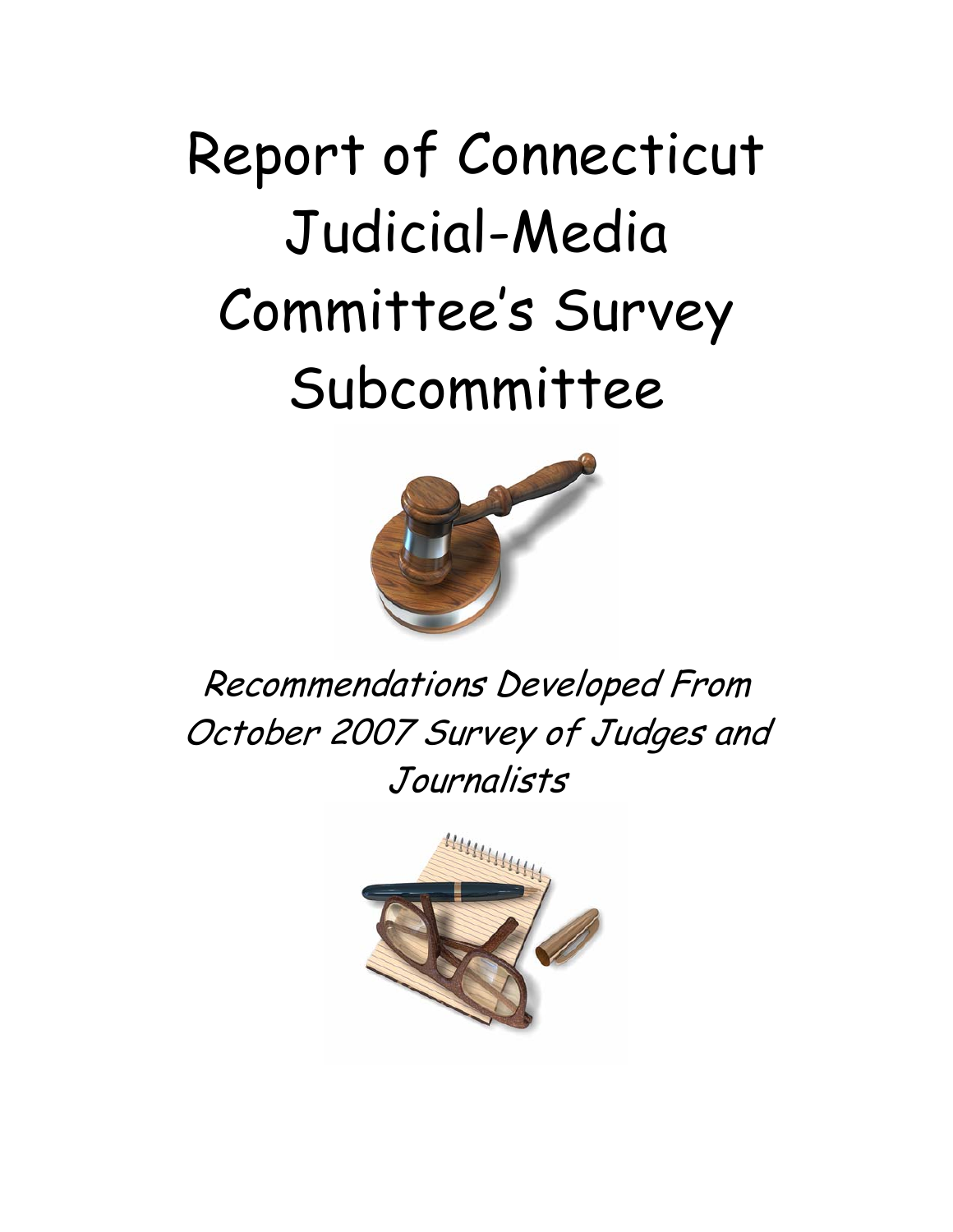July 11, 2008

To Members of the Judicial-Media Committee:

Please find attached the recommendations developed by the Survey Subcommittee as a result of a survey distributed to judges and journalists by the Judicial-Media Committee in October 2007. As you know, the committee's goal in distributing the surveys was to help identify areas of concern or friction as well as areas where improvements might be made.

The Survey Subcommittee's first mission was to distribute the surveys and then tabulate the results for presentation in December to the full Judicial-Media Committee. We then turned to the task of developing recommendations based on the results. Over the past several months, members of the subcommittee met regularly and devoted countless hours to crafting the recommendations now in front of you. As co-chairs, we are extremely grateful to our colleagues on the subcommittee – Joseph D'Alesio, Paul Giguere, Patrick Sanders, Thomas Scheffey and Judge Carol Wolven, and to Judicial Branch staff liaison Rhonda Stearley-Hebert.

As you will see, we separated the recommendations into categories: facilities, public service, outreach and education, judicial/media relations, and judicial process. We hope that our recommendations address many of the concerns expressed by the judges and journalists who responded to the surveys. Additionally, we believe that these recommendations are in harmony with the strategic plan developed by the Public Service & Trust Commission.

We look forward to your input on these recommendations and would encourage you to contact us with any suggestions that you may have before the full committee submits final recommendations to Chief Justice Chase T. Rogers.

Very truly yours,

gneblocaf.

The Hon. Barbara Bailey Jongbloed Judge of the Superior Court Co-chair, Survey Subcommittee

Karen Florin

Karen Florin Courts Reporter, The Day Co-chair, Survey Subcommittee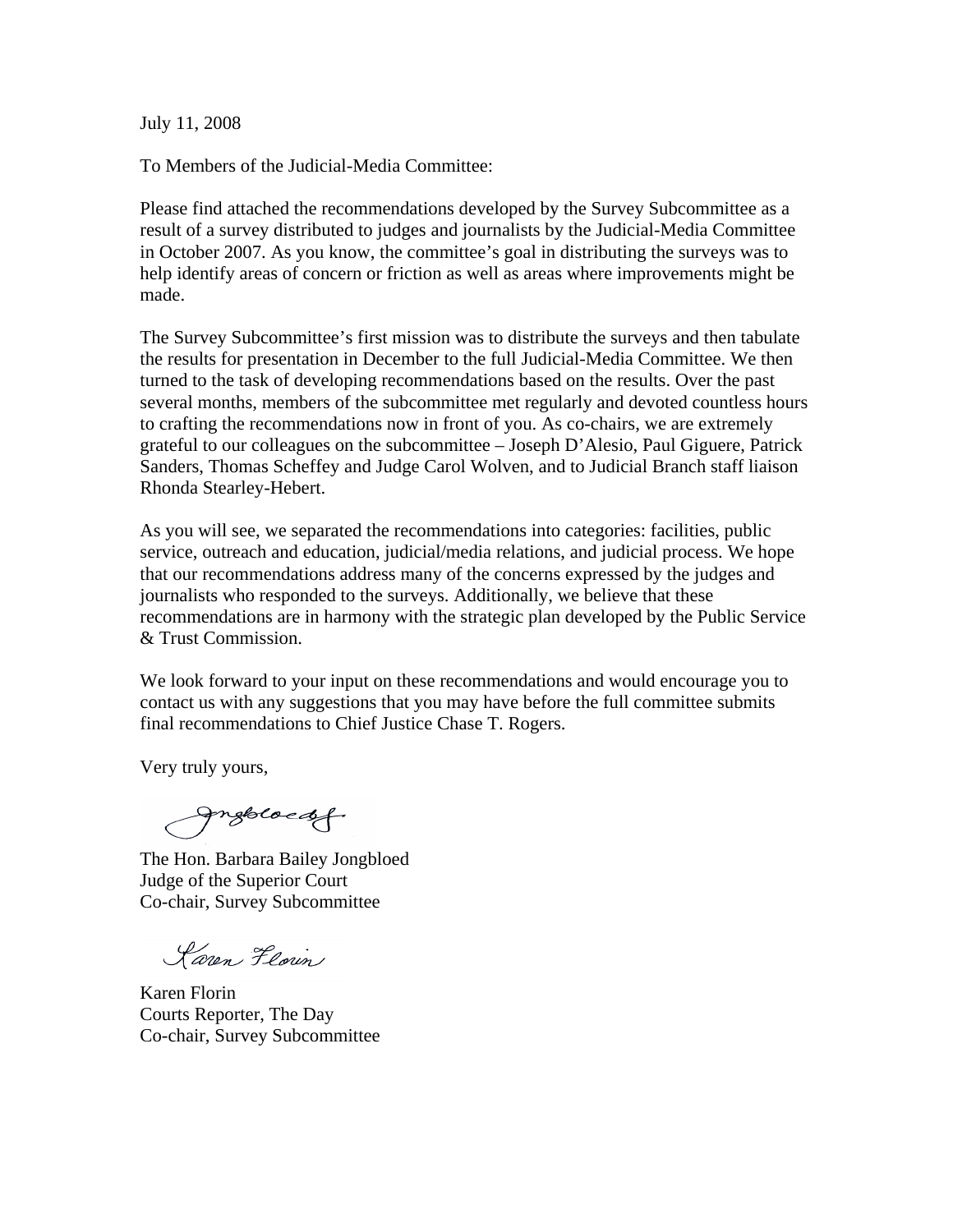## *Recommendations From October 2007 Surveys of Judges & Journalists As Presented to the Judicial-Media Committee on July 14, 2008, by the Survey Subcommittee*

 As referenced in the Survey Subcommittee's cover letter, the subcommittee developed a series of recommendations stemming from its review of the surveys distributed in October 2007 to judges and journalists. A total of 22 recommendations are included. They are grouped by categories: facilities, public service, outreach & education, judicial/media relations, and judicial process.

# *A. Facilities*

- 1. Study courtroom acoustics and audio systems and make improvements to ensure that everyone in the courtroom can hear the proceedings.
- 2. Study ways to adapt current sound systems to provide the media with adequate audio feeds, while protecting participants' ability to have off-the-record, confidential conversations.
- 3. New construction of courthouses should provide accommodations for the media. For existing facilities, accommodations should be made available to the media, where feasible.

#### *B. Public Service*

- 1. The Superior Court Operations Division should continue its training of courthouse staff. This subcommittee should review the curriculum used for the training on a yearly basis.
- 2. Develop a public service/customer service incentive for clerks and other front-line employees. Encourage clerks to greet public immediately. Provide backup when lines form in clerk's office. Provide a way for public to praise/complain about the service. Every effort should be made on the media's part to inform the clerk's office beforehand that they are interested in a case.
- 3. Create a vehicle for feedback and/or suggestions from judges, judicial employees, the media and the public.
- 4. The cost of copies produced by the clerk's office should be reduced.
- 5. Audio recordings of court monitors should be available at cost.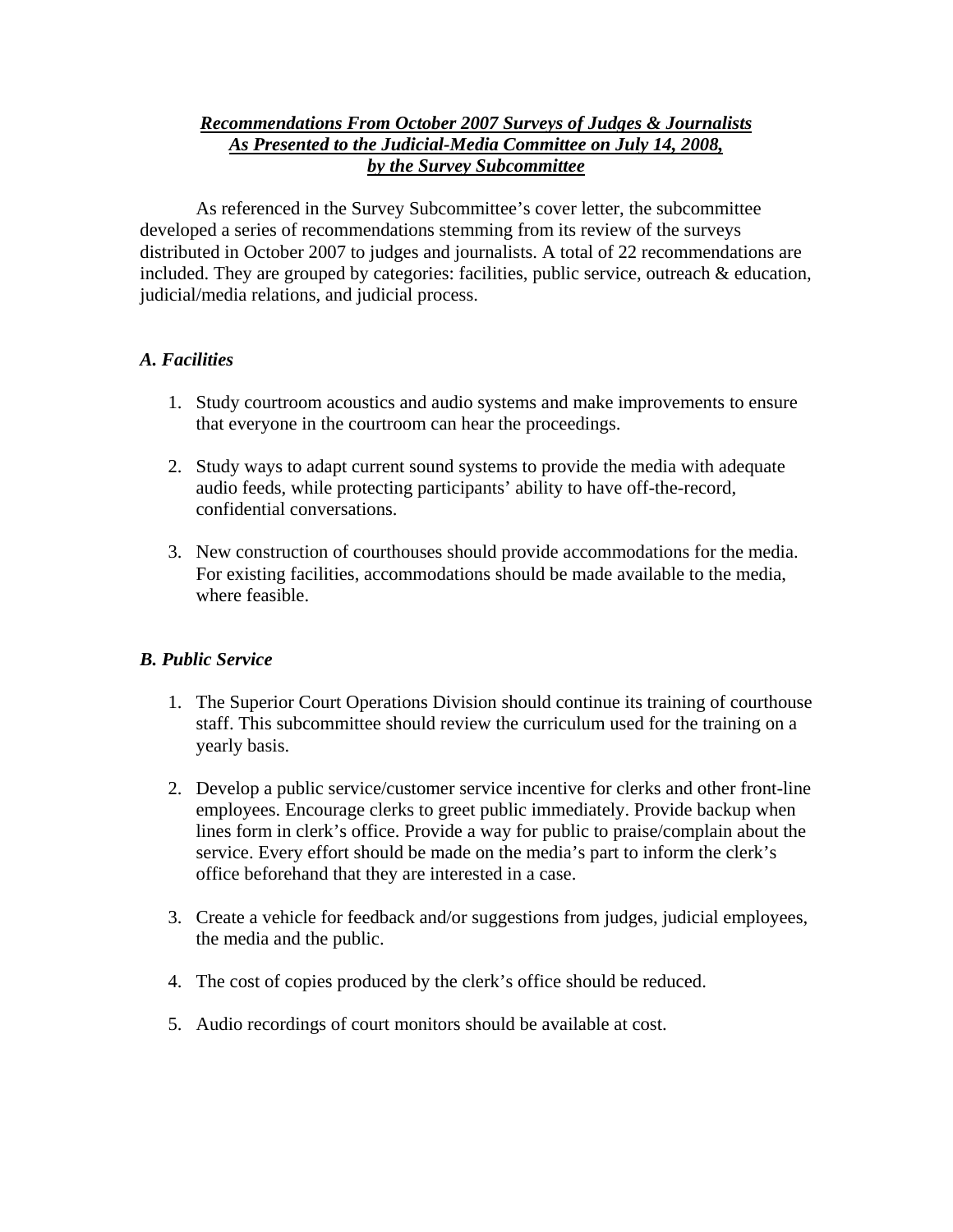## *C. Outreach & Education*

- 1. Expand the "frequently asked questions" section of web site and Judicial publications for media. Include sealing policies and procedures, information on availability of court exhibits and a section explaining the typical contents of a court file.
- 2. The Law School for Journalists should continue. Yearly informational sessions also should be provided by the Judicial Branch for members of the media who are interested in learning about how courthouses function generally.
	- a. External Affairs and court staff should make themselves available to new court beat reporters to provide basic information.
	- b. Expand the Judicial Branch's Speaker's Bureau to include judges willing to speak at media organizations.
- 3. Conduct a panel presentation of media members and judges at the Judges' Institute relating to the media on the following topics:
	- a. Decision-making concerning editorials;
	- b. Degree of reliability required before publishing investigative articles;
	- c. Decision-making concerning value/need for video coverage;
	- d. Discussion among judges who have had experience having cameras in the courtroom and members of the media;
	- e. Discussion of the pros and cons of "off-the-record" interviews with members of the media.
	- 4. Create opportunities for clerks and other staff to meet with media to learn about their respective jobs and priorities, including tours of courts and news organizations.
	- 5. The *Guide to Court Information* should be updated. Ensure that the *Guide to Court Information* contains a compilation of statutes and Practice Book rules relating to media coverage in the courthouse, including discretionary matters on which judges may differ and rules pertaining to Juvenile Court.
	- 6. The Branch should consider promulgating suggested guidelines for judges as to procedure to follow when:
		- a. contacted by media;
		- b. media coverage inaccurate/unfair.
- 7. Designate mentors for both judges and media members to consult when issues regarding media in the courthouse arise.